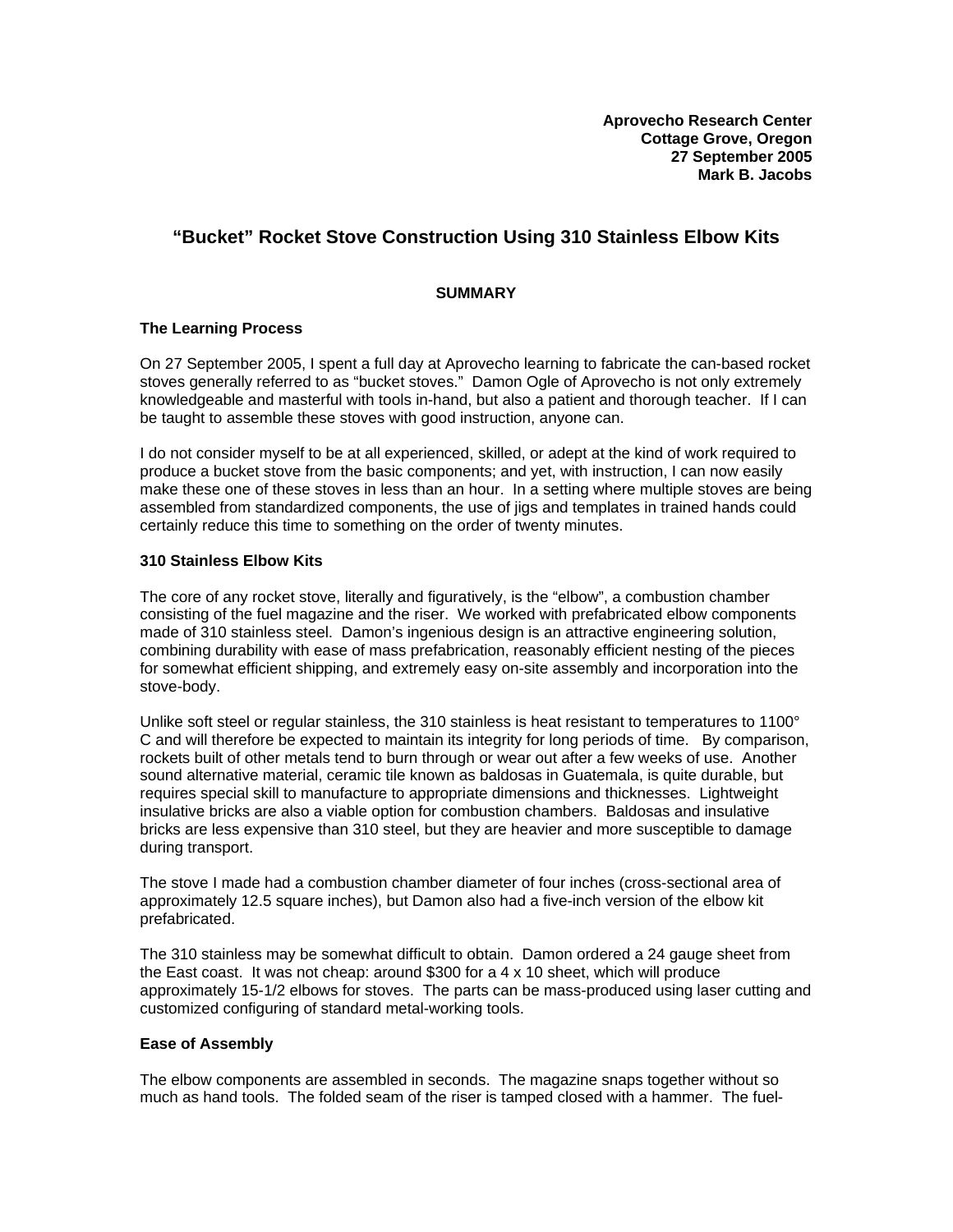"Bucket" Rocket Stove Construction Using 310 Stainless Elbow Kits Page 2 of 14

feed shelf is secured to the magazine by two pop-rivets, but this can also be done with a couple sheet-metal screws. Once the magazine and riser are placed within the completed stove-bodycanister, they are joined by simply bending metal tabs with finger-pressure.

The fashioning of the 20-liter (5 gallon) can to house the elbow was done with tape measure, pen, tin snips, channel lock pliers, ball-peen hammer, and file (used for its squared shape to hammer into the corners of the magazine aperture, not to file with).

The skirt component, a 6-inch by 36-inch (give or take) strip of light sheet metal, simply requires drilling and pop-riveting (or sheet metal screws) to create a cylinder of correct size for the intended pot. For example, a 10-inch diameter pot would require a 10 ¾ inch diameter skirt leaving a 3/8 inch gap between the outside of the pot and the inside of the skirt. The width of the gap is critical for proper heat transfer to the pot.

# **Materials**

- (1) 310 stainless steel elbow kit
- (1) 20-liter (5 gallon) metal can
- (1) 6-inch x 36-inch (plus or minus) strip of light-gauge sheet metal
- (5) small pop-rivets or sheet metal screws
- (15-liters) insulation, such as wood ash or vermiculite

# **Tools Required**

tape measure pen or marker tin snips channel lock pliers ball-peen hammer file pop-rivet gun and drill with 1/8-inch bit or screwdriver and small punch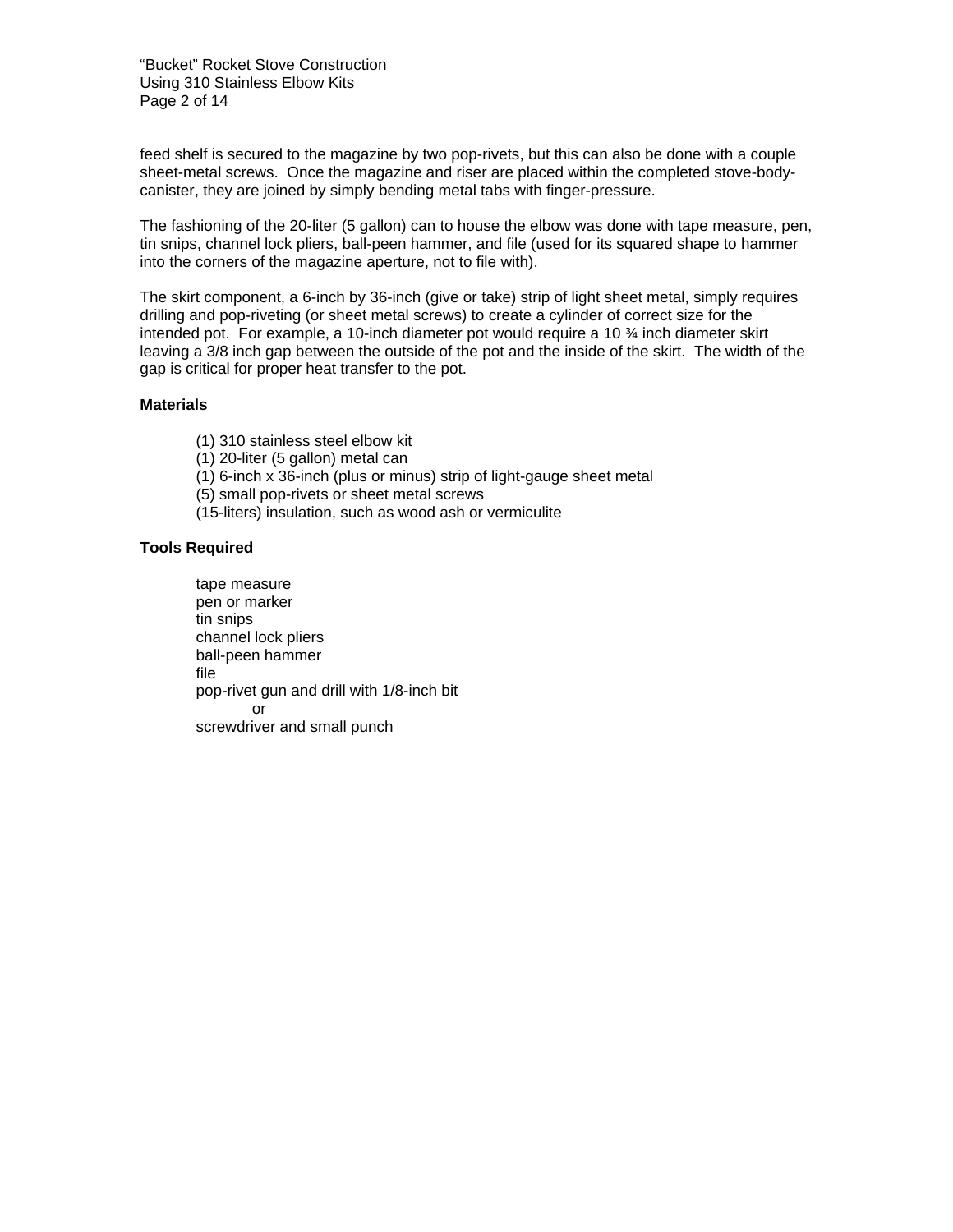

# **ILLUSTRATED STEP-BY-STEP ASSEMBLY INSTRUCTIONS**

 The 310 stainless components for the combustion chamber nest pretty well, making for more efficient packing and shipping. These are the riser pieces.

Note that these components are slightly unfinished: the top end (facing down in this photo), have not been cut or crimped to create the pot support structure. In building this stove, I hand-nipped and hand-crimped the upper edge of the riser tube, the finished product of which is depicted in later photos. Ordinarily, the cutting and crimping would be done in the pre-fabrication process, along with all the other cuts and folds.

 This is larger of the three pieces that make up the fuel magazine section of the combustion chamber.

The riser section will fit into the circular opening, depicted in this photo, when the combustion chamber is assembled in the canister.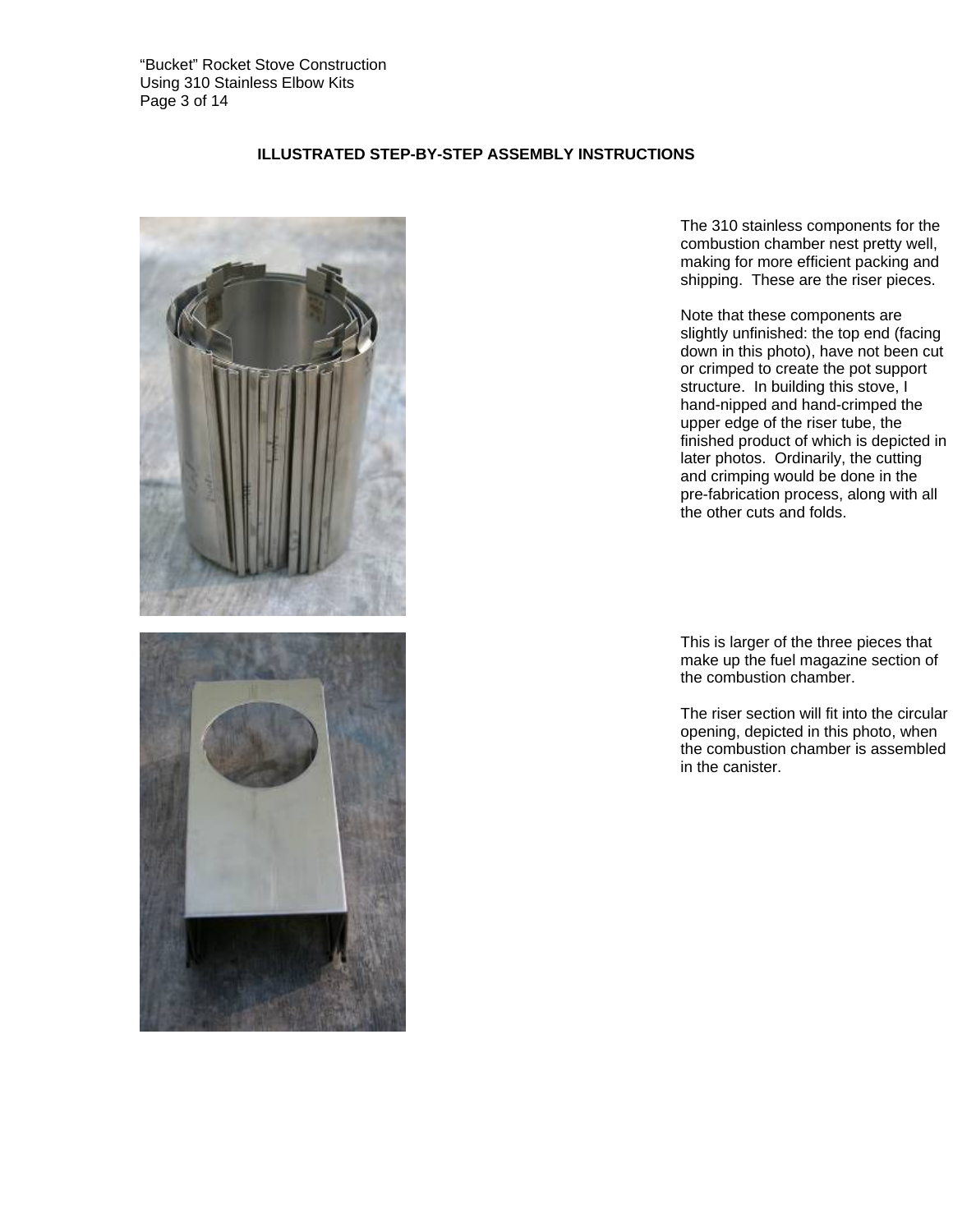"Bucket" Rocket Stove Construction Using 310 Stainless Elbow Kits Page 4 of 14







 The edge of the larger piece of the fuel magazine is bent to accept the bottom piece.

 The edge of the bottom piece has been crimped to snap into the fold of the larger piece.

 The fitting together of the top and bottom pieces of the fuel magazine.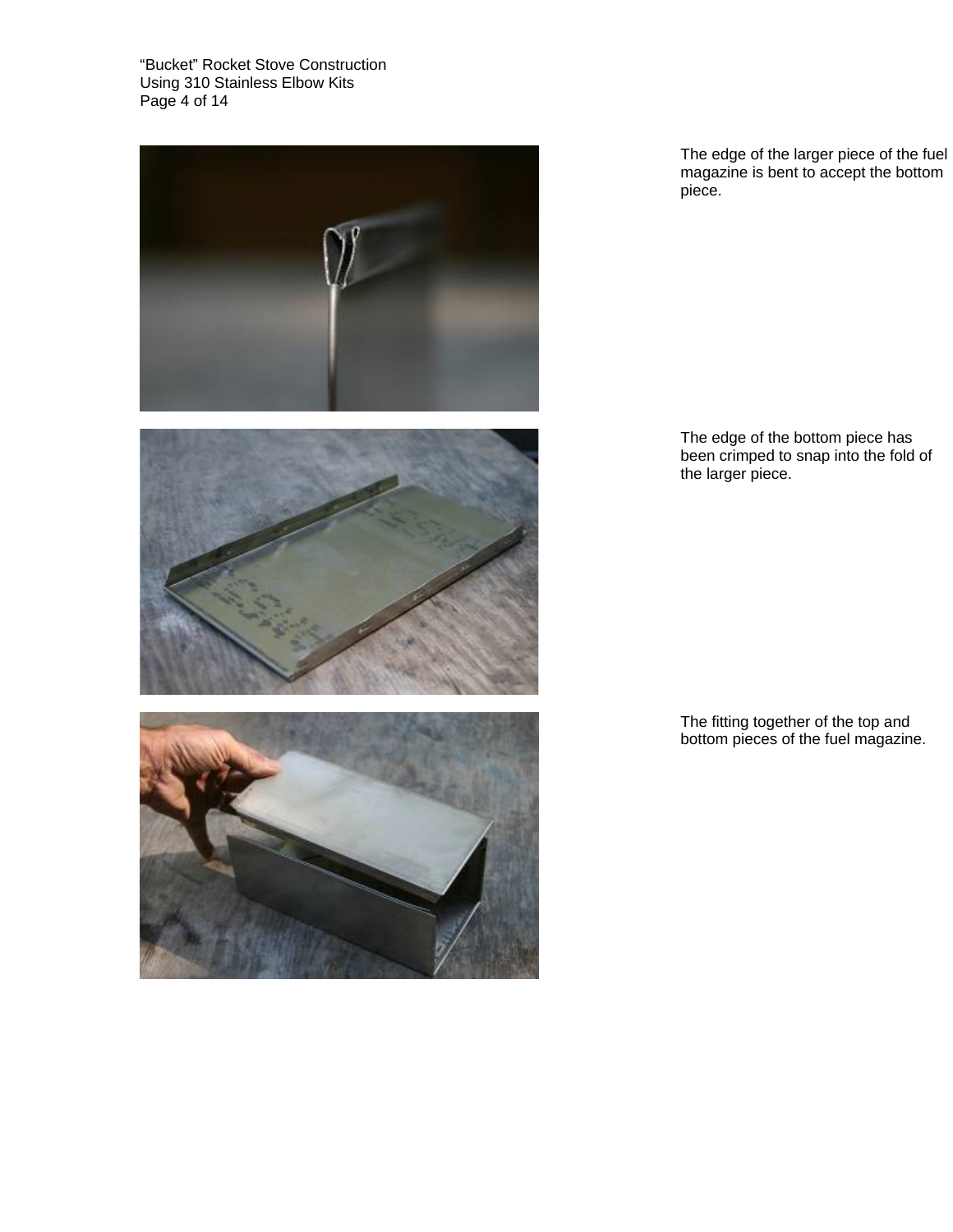"Bucket" Rocket Stove Construction Using 310 Stainless Elbow Kits Page 5 of 14







The pieces snapped together.

 The end cap for the fuel magazine section of the combustion chamber.

 Fitting the end cap onto the fuel magazine.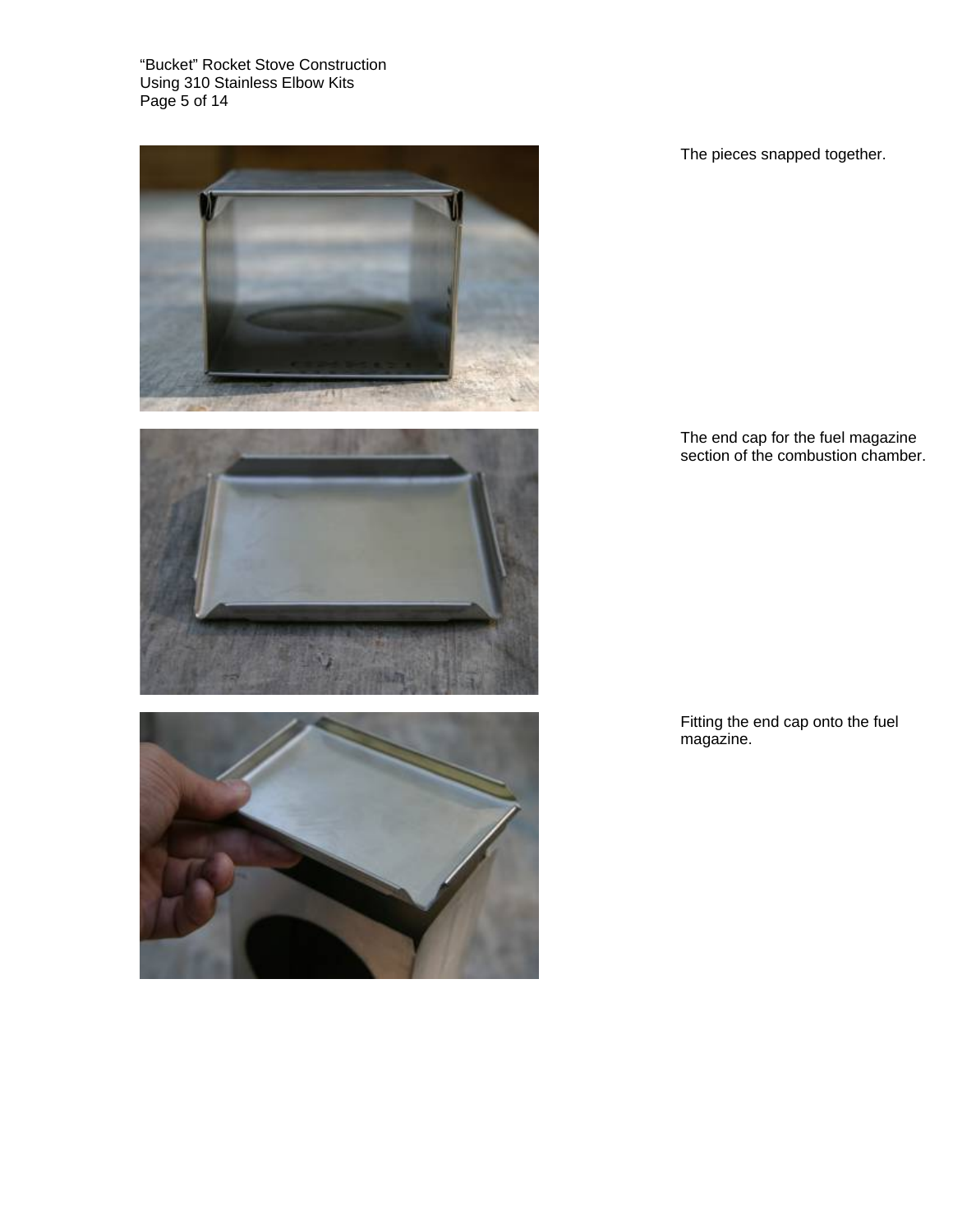"Bucket" Rocket Stove Construction Using 310 Stainless Elbow Kits Page 6 of 14





The end cap in place.

 The corners of the fuel magazine are bent inward to retain the end cap. The resulting three-piece structure is quite rigid.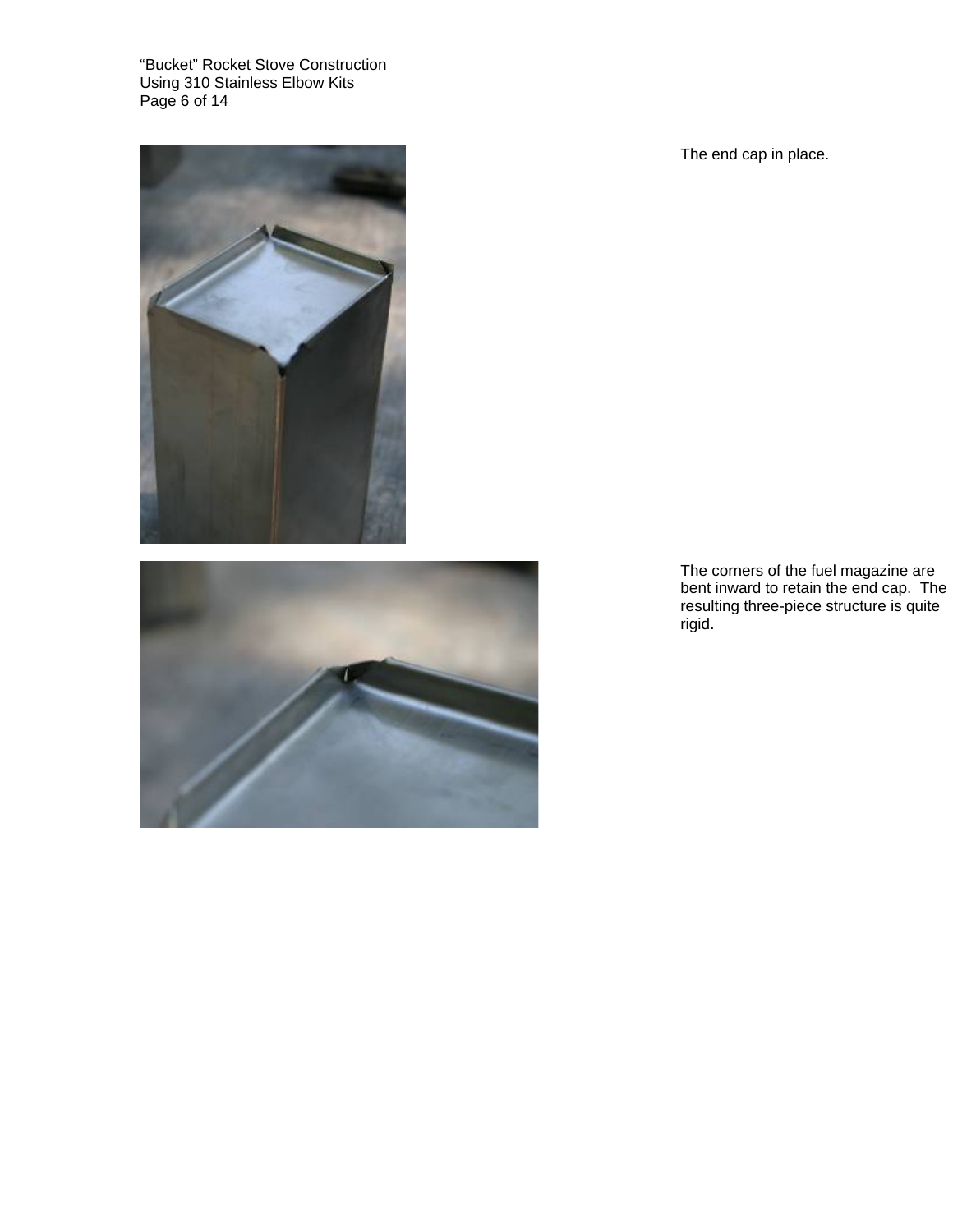"Bucket" Rocket Stove Construction Using 310 Stainless Elbow Kits Page 7 of 14



 The folded edges of the riser component are interlocked and pounded into a closed seam with a ball peen hammer.

 Using the now-formed riser tube as a template, trace the location of its future placement in the center of the can.





 Next, trace another circle just inside the first. This inner circle will define the cut line.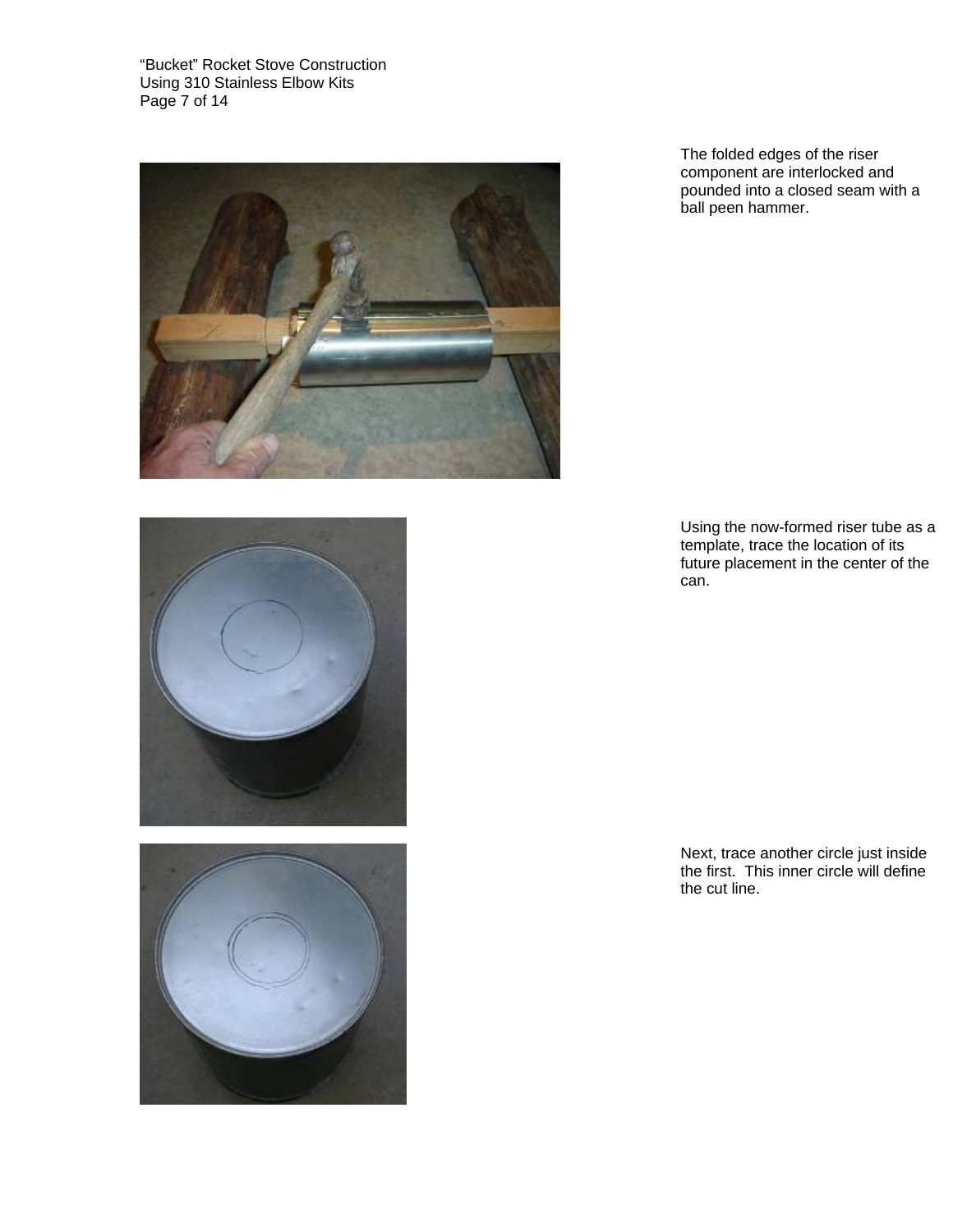"Bucket" Rocket Stove Construction Using 310 Stainless Elbow Kits Page 8 of 14



Using tin snips, cut out the inner circle.

 Using a very square-ended pliers (like a channel lock), carefully fold down the metal (approximately 10 degrees) precisely at the outer circle. This causes the metal to bend exactly along that line when struck with a ballpeen hammer.

 Bending down the annulus for the riser placement, using the ball-end of the ball-peen hammer.

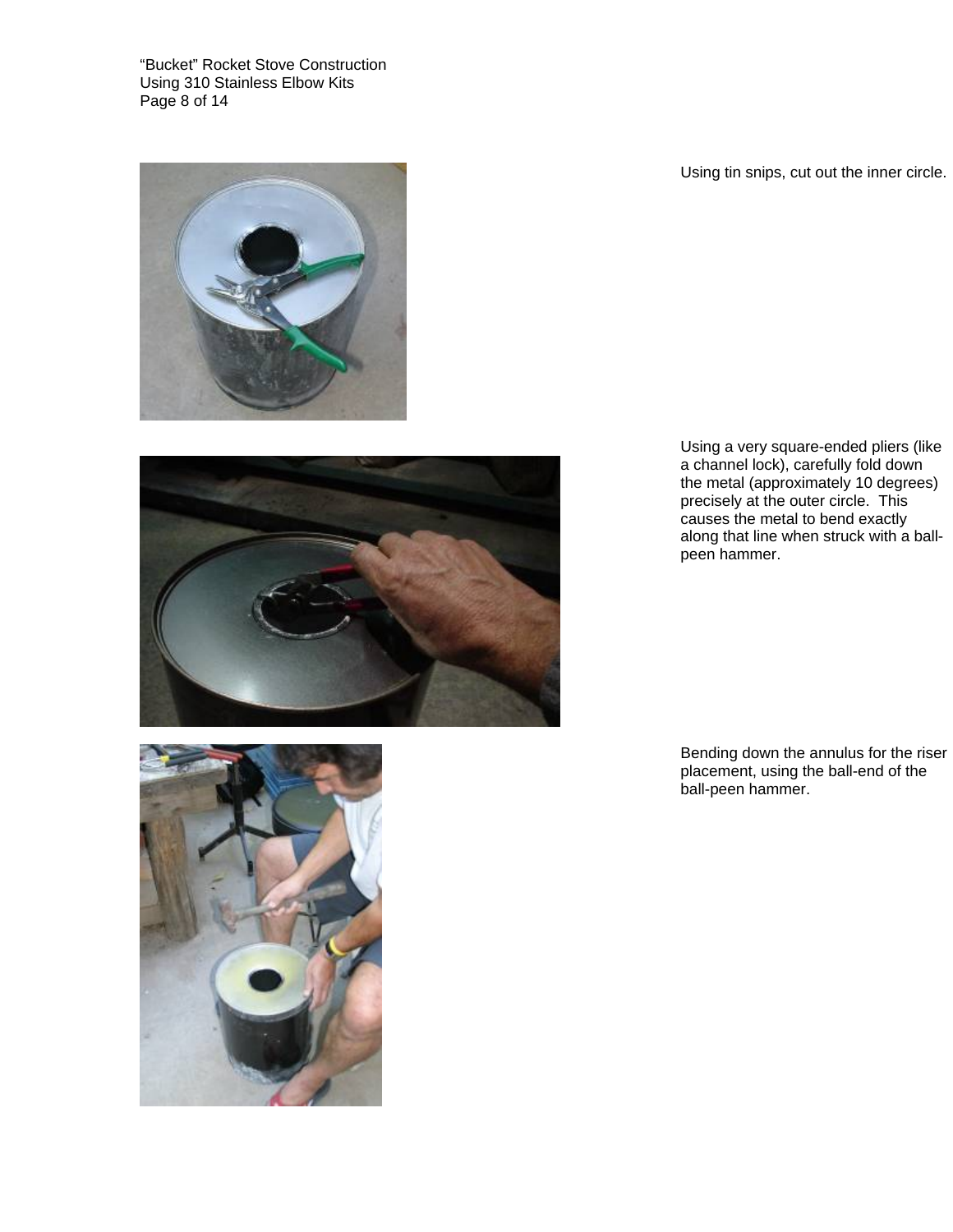"Bucket" Rocket Stove Construction Using 310 Stainless Elbow Kits Page 9 of 14







 The tabs at the upper end of the riser piece are folded down to create the structures that will hold the riser onto the top of the stove body (can). The three crimped tabs, which will serve as the pot supports, are bent outward for additional mechanical strength.

These features will be prefabricated into the riser tube configuration. In this instance, however, the metal shop had not cut or crimped the piece, and I preformed these operations with handtools.

 Detail of the cuts and folds on the top end of the riser.

The riser fits snugly into the hole.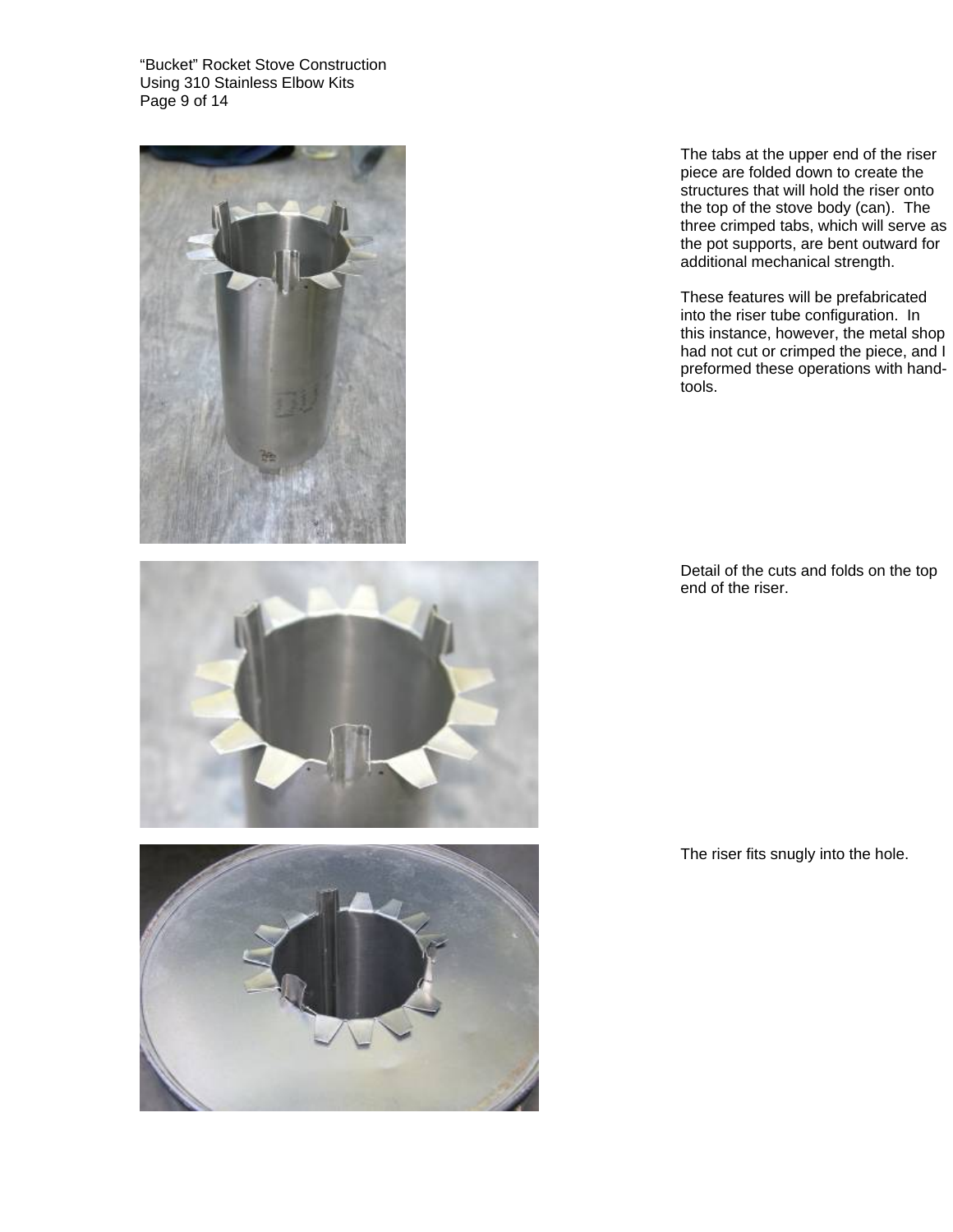"Bucket" Rocket Stove Construction Using 310 Stainless Elbow Kits Page 10 of 14







 Using a straight edge across the top rim of the can, measure vertically to the bottom of the riser tube.

 With this measurement, and using the fuel magazine as a template, trace the location of the magazine placement on the side of the can. The magazine should open on the opposite side of the can from the location of the spoutand-plug, on what is now the bottom of the stove body.

 As with the opening on the top of the stove body, a second rectangle is drawn inside the fuel magazine placement mark. This second line will be the cut line.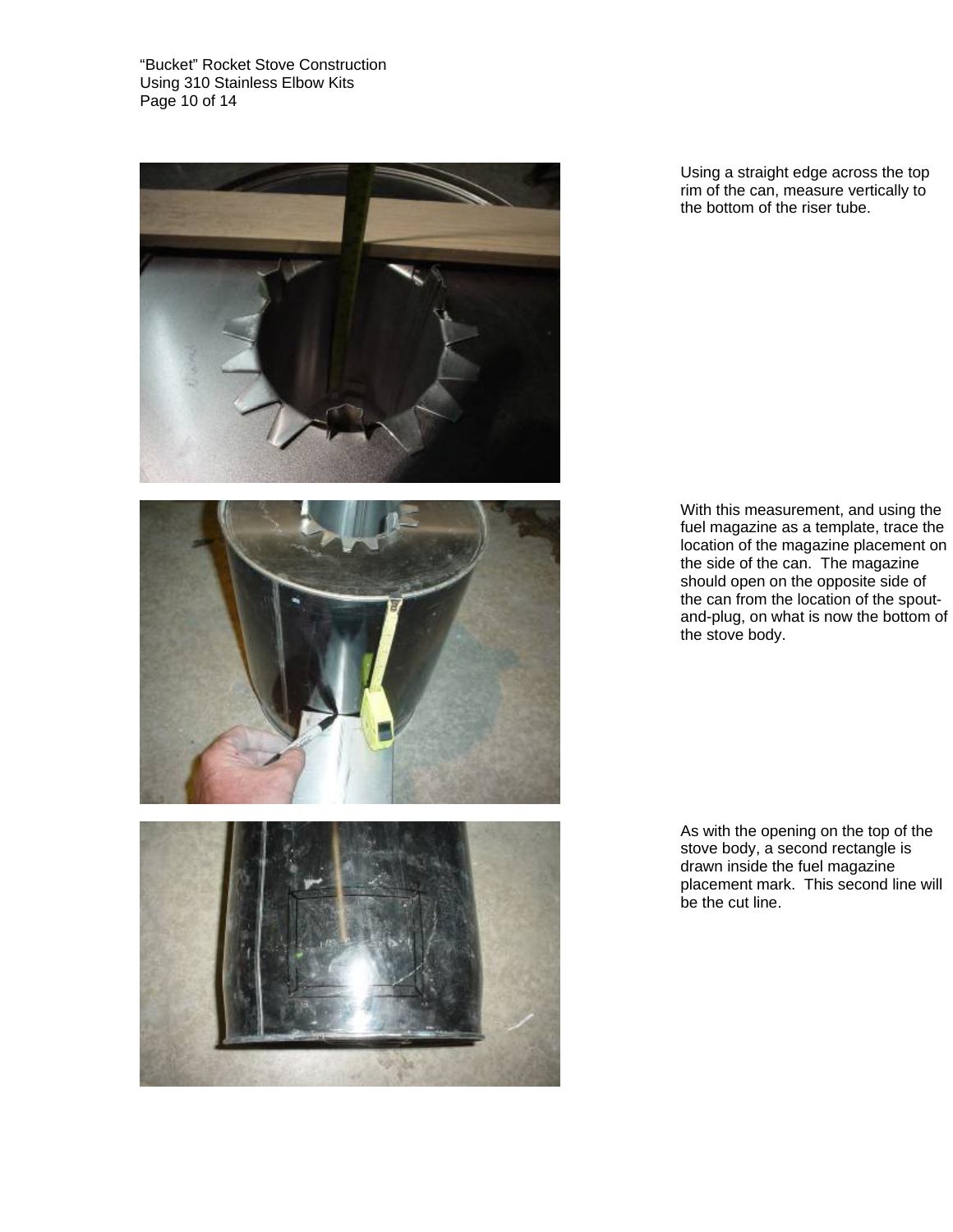"Bucket" Rocket Stove Construction Using 310 Stainless Elbow Kits Page 11 of 14



 As before, use tin snips to cut out the rectangular area as marked. Then, fold the edge at the placement mark, and bend back the metal by striking with the ball-peen hammer.



 Since the hammer edge is round, but we need square corners to accommodate the fuel magazine, I used a hard, rectangular object to form them. For example, pound on the side of a heavy metal file set against the corner to square-up the bend.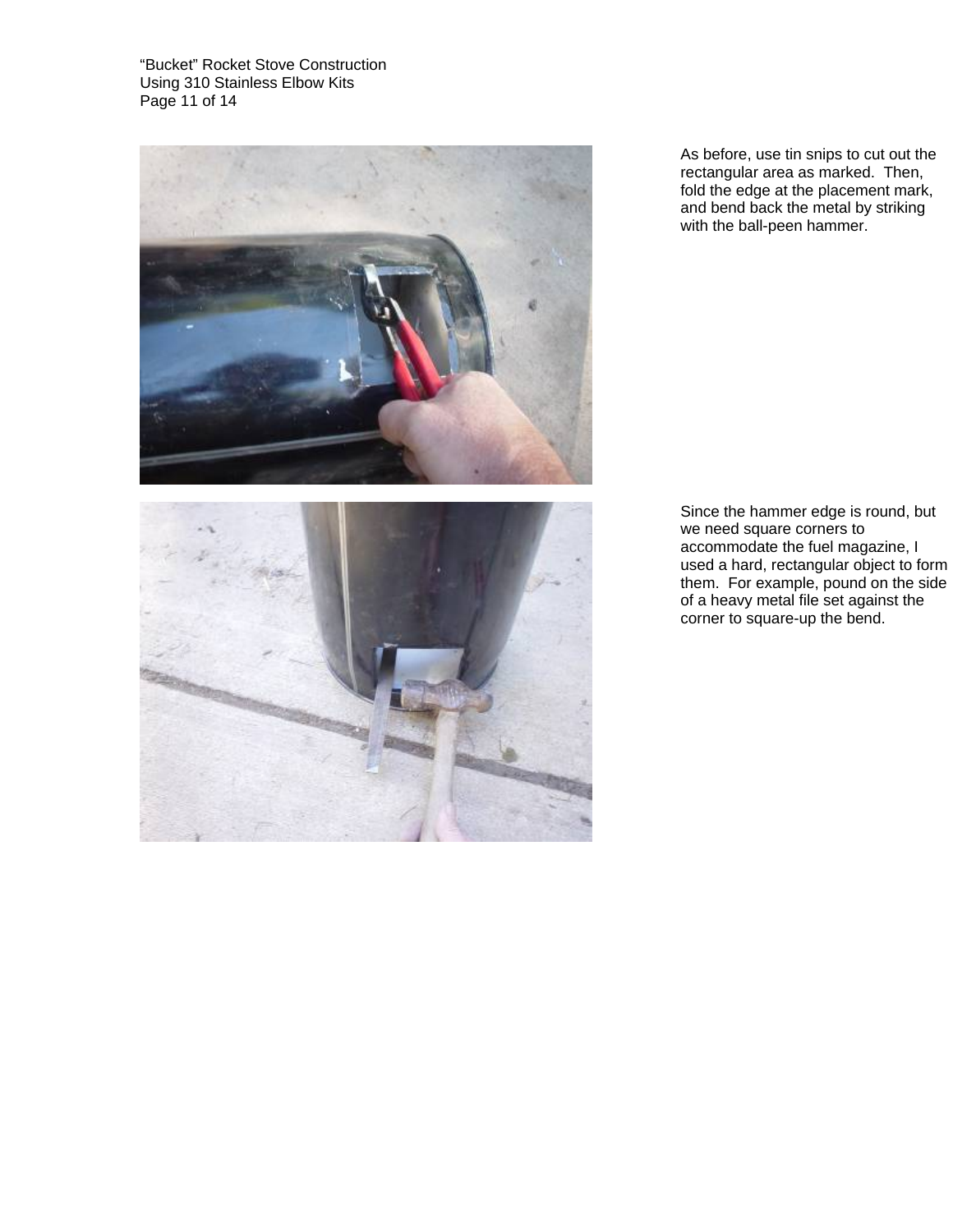"Bucket" Rocket Stove Construction Using 310 Stainless Elbow Kits Page 12 of 14





Lift the riser piece part-way out of its hole (so the fuel magazine can clear the tabs), and insert the fuel magazine into the side opening. Then, drop the riser onto the fuel magazine. Holding the two components tightly together, bend the fastening tabs (by hand) under the top edge of the fuel magazine to secure the structure.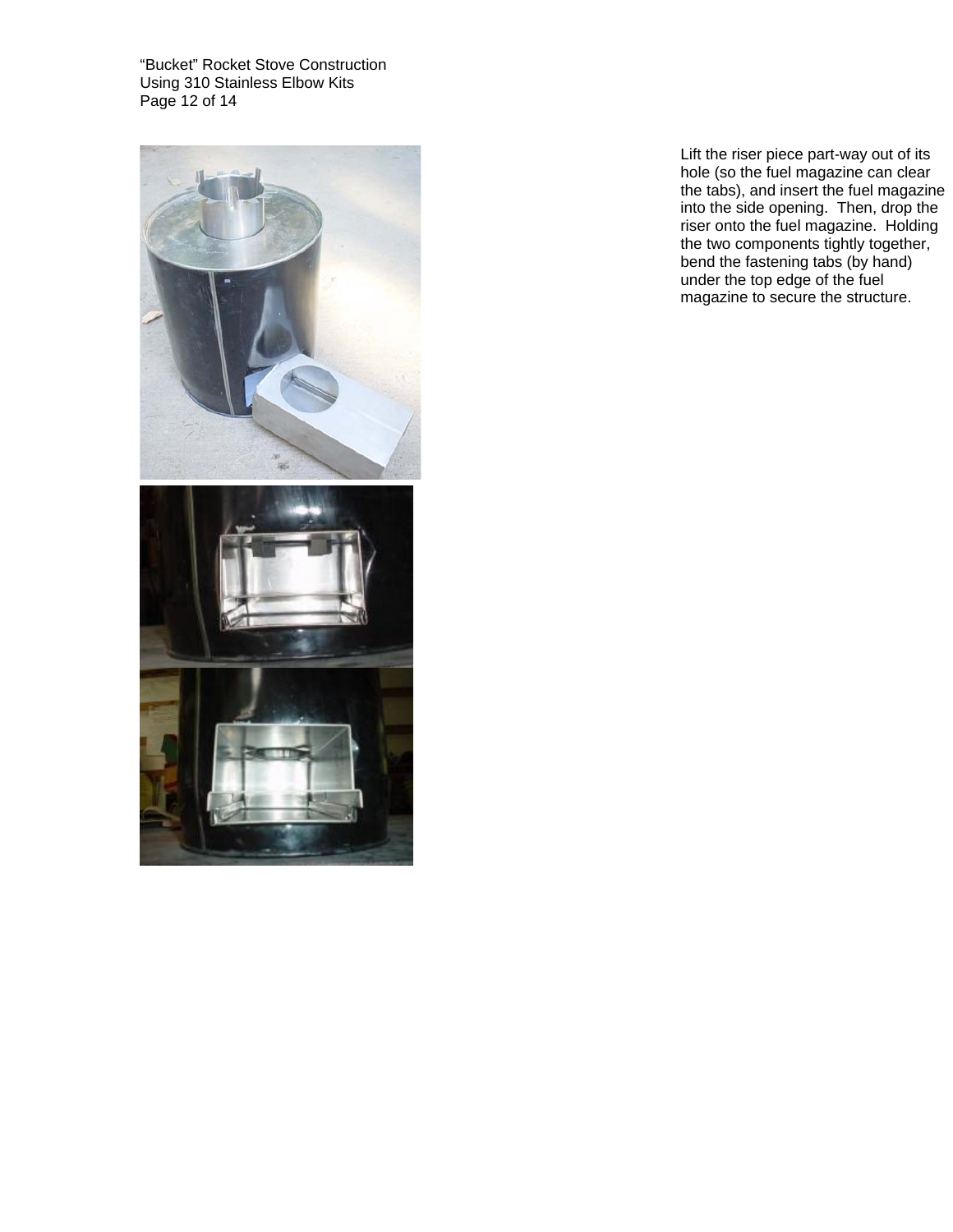"Bucket" Rocket Stove Construction Using 310 Stainless Elbow Kits Page 13 of 14







 The combustion chamber is now in place within the stove body.

 Fit the fuel feed shelf into the magazine, positioning it so that the inner edge aligns with the circumference perimeter of the riser. Affix the shelf with pop-rivets on either side, as shown.

 Using the spout on what is now the bottom of the can, fill the stove body with insulation. Wood ash is an excellent insulation material. I used vermiculite.